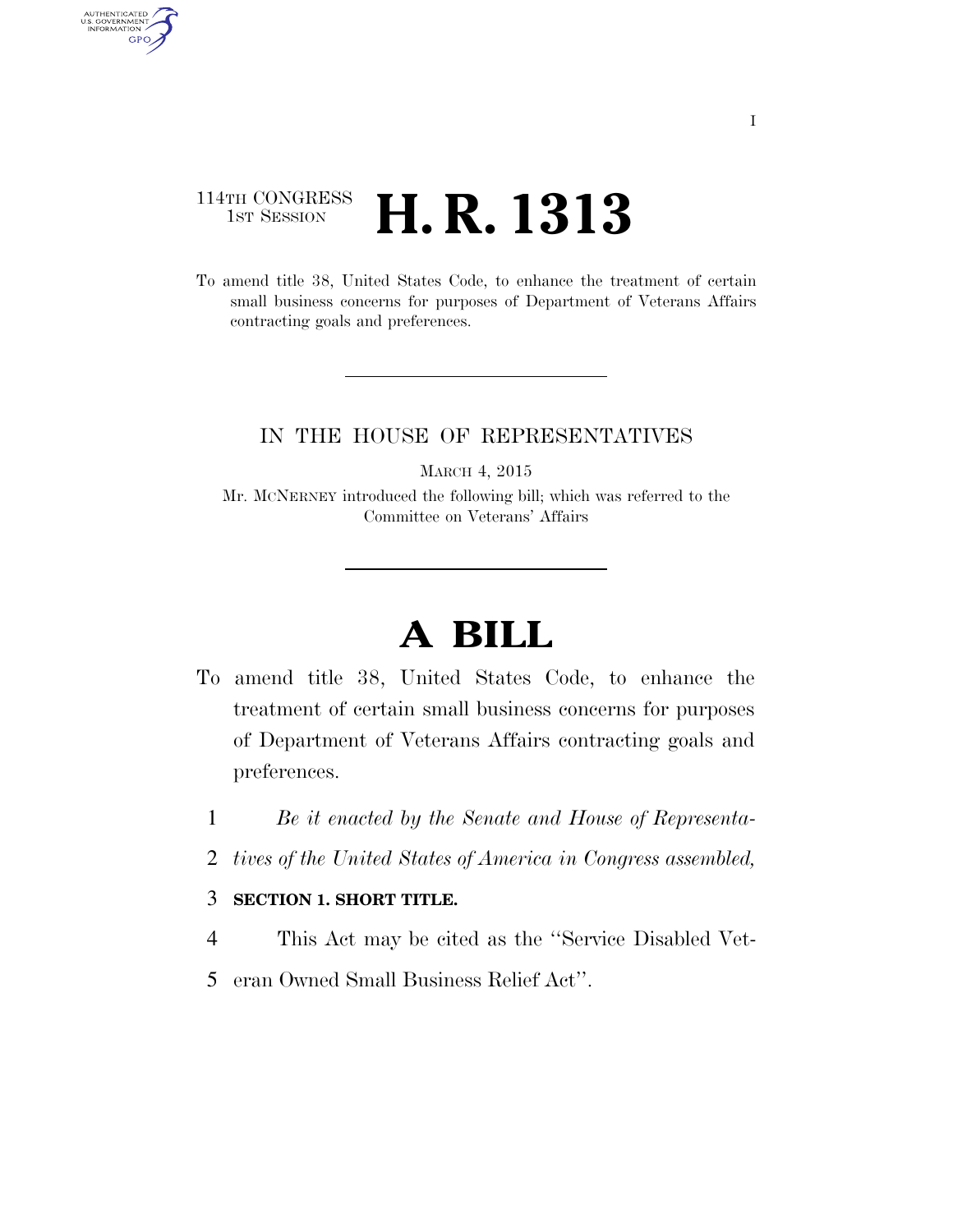| 1              | SEC. 2. MODIFICATION OF TREATMENT UNDER CON-               |
|----------------|------------------------------------------------------------|
| $\overline{2}$ | TRACTING GOALS AND PREFERENCES OF DE-                      |
| 3              | PARTMENT OF VETERANS AFFAIRS.                              |
| $\overline{4}$ | (a) IN GENERAL.—Section $8127(h)$ of title 38,             |
| 5              | United States Code, is amended—                            |
| 6              | $(1)$ in paragraph $(3)$ , by striking "rated as"          |
| 7              | and all that follows through "disability." and insert-     |
| 8              | ing a period; and                                          |
| 9              | $(2)$ in paragraph $(2)$ , by amending subpara-            |
| 10             | $graph (C)$ to read as follows:                            |
| 11             | "(C) The date that—                                        |
| 12             | "(i) in the case of a surviving spouse of a                |
| 13             | veteran with a service-connected disability rated          |
| 14             | as 100 percent disabling or who dies as a result           |
| 15             | of a service-connected disability, is 10 years             |
| 16             | after the date of the veteran's death; or                  |
| 17             | "(ii) in the case of a surviving spouse of a               |
| 18             | veteran with a service-connected disability rated          |
| 19             | as less than 100 percent disabling who does not            |
| 20             | die as a result of a service-connected disability,         |
| 21             | is three years after the date of the veteran's             |
| 22             | death.".                                                   |
| 23             | (b) EFFECTIVE DATE.—The amendments made by                 |
| 24             | subsection (a) shall take effect on the date that is 180   |
| 25             | days after the date of the enactment of this Act and shall |